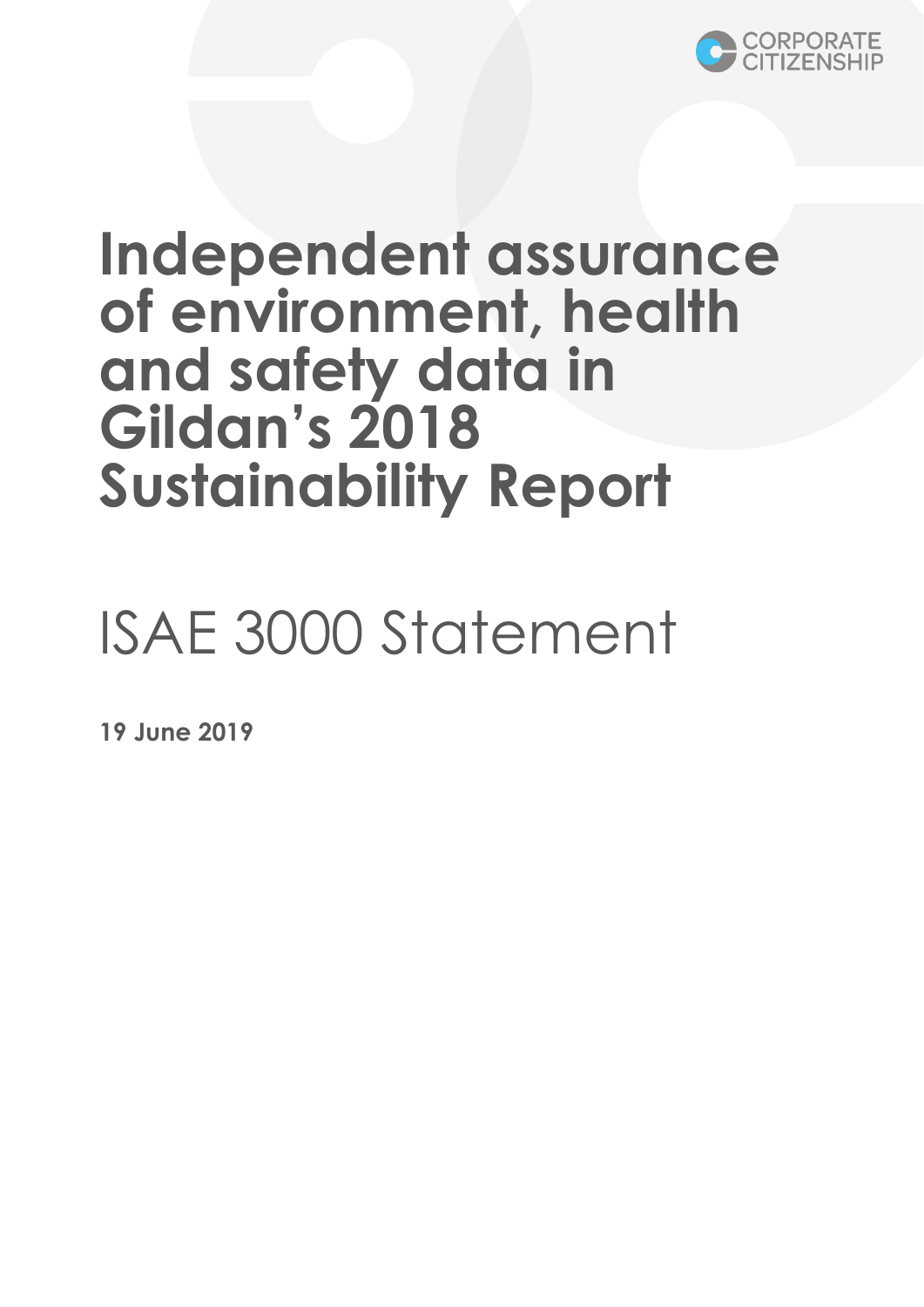## **The nature of the assurance**

This is a report by Corporate Citizenship for the management of Gildan Activewear Inc. (Gildan).

Corporate Citizenship has undertaken **limited** assurance of selected environment, health and safety 2018 data in Gildan's *2018 Sustainability Report*, as detailed below:

| Total annual energy usage                                        | 8,047,676 GJ                                           |
|------------------------------------------------------------------|--------------------------------------------------------|
| Total water usage                                                | 22,143,282 m <sup>3</sup>                              |
| Total waste                                                      | 82,275.04 tonnes                                       |
| Total wastewater effluents                                       | 18,079,902 m <sup>3</sup>                              |
| Total Scope 1 greenhouse gas (GHG) emissions                     | $118,729$ tonnes $CO2e$                                |
| Total Scope 2 greenhouse gas (GHG) emissions -<br>location based | $312,517$ tonnes $CO2e$                                |
| Partial Scope 3 greenhouse gas (GHG) emissions                   | $321$ tonnes $CO2e$                                    |
| Total inorganic air emissions                                    | 810.6 GJ                                               |
| Total refrigerants                                               | Included in Scope 1 inventory                          |
| Work-related injury rate for employees                           | 0.44 work-related injuries per<br>200,000 hours worked |
| Lost-time injury frequency rate for employees                    | 0.75 lost-time injuries per<br>1,000,000 hours worked  |
| Injury severity rate for employees                               | 2.5 lost work days per 200,000<br>hours worked         |

The assurance covers data for the year ended December 31, 2018.

Gildan is entirely and solely responsible for the production and publication of the data assured, Corporate Citizenship for its assurance.

Certain sites have been excluded from the environmental data, as detailed on page 69 of the report.

Our work has involved reviewing selected environment, health and safety claims and data included in the report against the [GRI Principles for Defining Report](https://www.globalreporting.org/standards/gri-standards-download-center/gri-101-foundation-containing-standard-interpretation-1/)  [Quality](https://www.globalreporting.org/standards/gri-standards-download-center/gri-101-foundation-containing-standard-interpretation-1/)<sup>1</sup>. The carbon emissions data has been prepared in line with the WRI/WBCSD *GHG Protocol Corporate Accounting and Reporting Standard*, and the appropriate GHG conversion factors as published by the U.S. Environmental Protection Agency and the International Energy Agency.

 $\overline{a}$ <sup>1</sup> Balance, Comparability, Accuracy, Timeliness, Clarity and Reliability.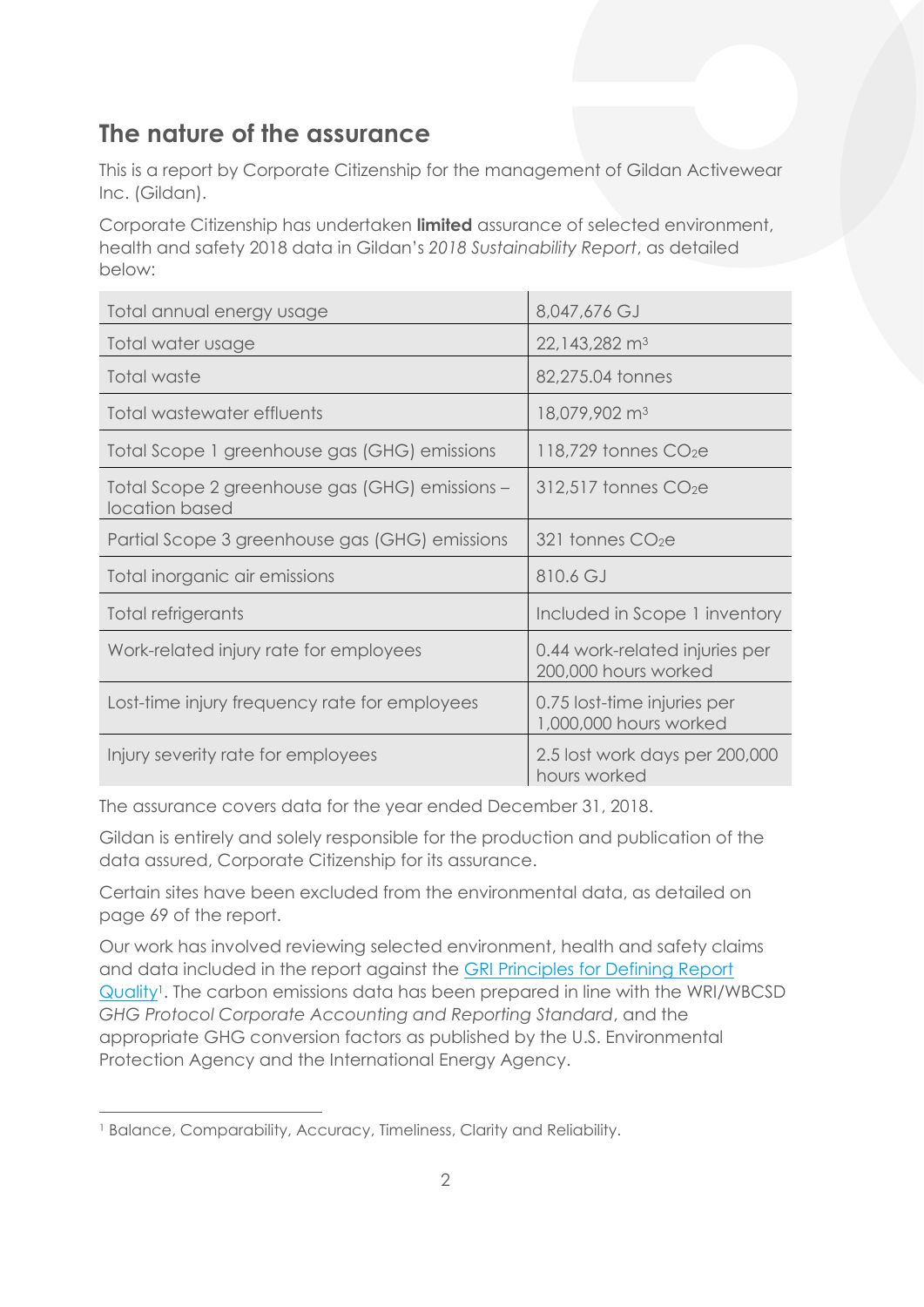GHG quantification is subject to inherent uncertainty due to factors such as incomplete scientific knowledge about the global warming potential of different GHGs and uncertainty around the models and parameters used in estimating GHG emissions.

This engagement was performed in accordance with the International Standard on Assurance Engagement (ISAE) 3000 (Assurance Engagements other than Audits or Reviews of Historical Financial Information) and the relevant subject-matter specific ISAE for GHG data (ISAE 3410, Assurance Engagements on Greenhouse Gas Statements).

Corporate Citizenship has complied with the requirements for independence, professional ethics and quality control as stipulated by ISAE 3000.

### **Assurance work performed**

The assurance work was commissioned in January 2019 and was completed on 19 June 2019. Detailed records were kept of meetings, assurance visits and correspondence relating to the assurance. The assurance process was undertaken by a multidisciplinary team of five, including one Senior Consultant, one Consultant, two Senior Researchers and one Director acting in a supervisory capacity.

The assurance engagement was undertaken to a **limited level**, and involved the following activities:

- 1. In-depth management interviews with two key persons responsible for Gildan's environment, health and safety performance to understand Gildan's processes for management, reporting and performance improvement in these areas;
- 2. A review of internal systems, procedures and guidelines used for data collection and reporting, in order to assess robustness;
- 3. Site visit to two plants in Honduras (RN4 and San Miguel) on 14 March 2019 to observe operations and interrogate site-level data systems related to environmental, health and safety reporting;
- 4. A review of year-on-year environmental performance trends to identify any significant changes in operational eco-efficiency and investigate the reasons behind these trends;
- 5. A review of GHG calculations for accuracy and consistency with the GHG Protocol and GRI guidelines;
- 6. A review of group-wide data consolidation and reporting to check for errors or omissions in data analysis, consistency with a sample of underlying data sets and accuracy of reporting;
- 7. Examination of three successive drafts of the *2018 Sustainability Report* to assess the reporting of environment, health and safety claims and data against the GRI Principles for Determining Report Quality.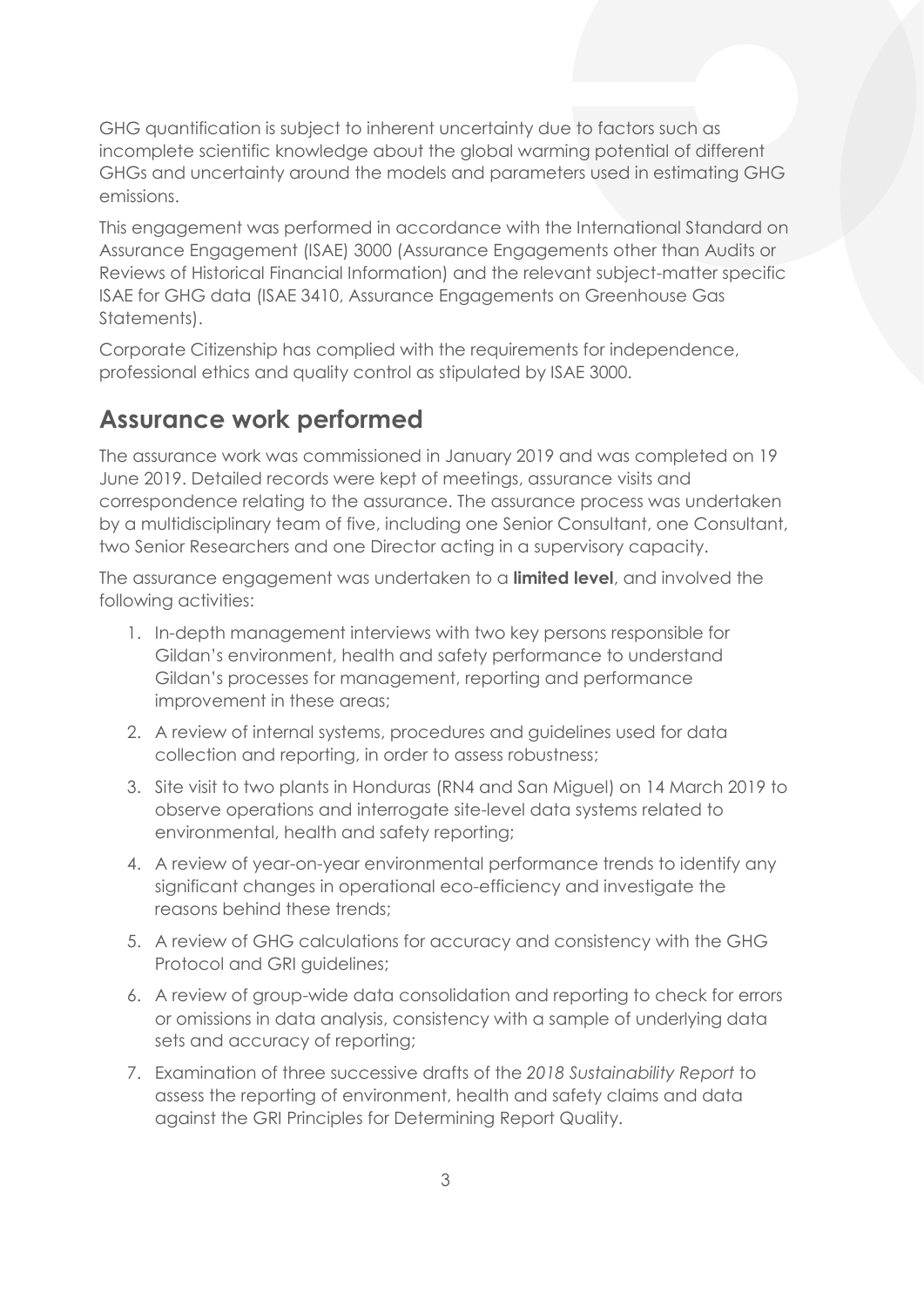### **Our experience and independence**

Corporate Citizenship is a specialist management consultancy, advising corporations that seek to improve their economic, social and environmental performance around the world and is a leading assuror of corporate responsibility and sustainability reports.

This is the fourth year that Corporate Citizenship has provided independent assurance services in relation to Gildan's sustainability data. During the period under review, Corporate Citizenship also provided reporting services to Gildan. However, the members of the assurance team were located in a separate geography, and were not involved in any other work for Gildan during the period.

## **Conclusion**

Based on the scope of work and assurance procedures performed, nothing has come to our attention that causes us to believe that the sustainability data is not prepared, in all material respects, in accordance with the GRI Principles for Defining Report Quality and the GHG Protocol.

Corporate Citizenship Limited

London

19 June 2019